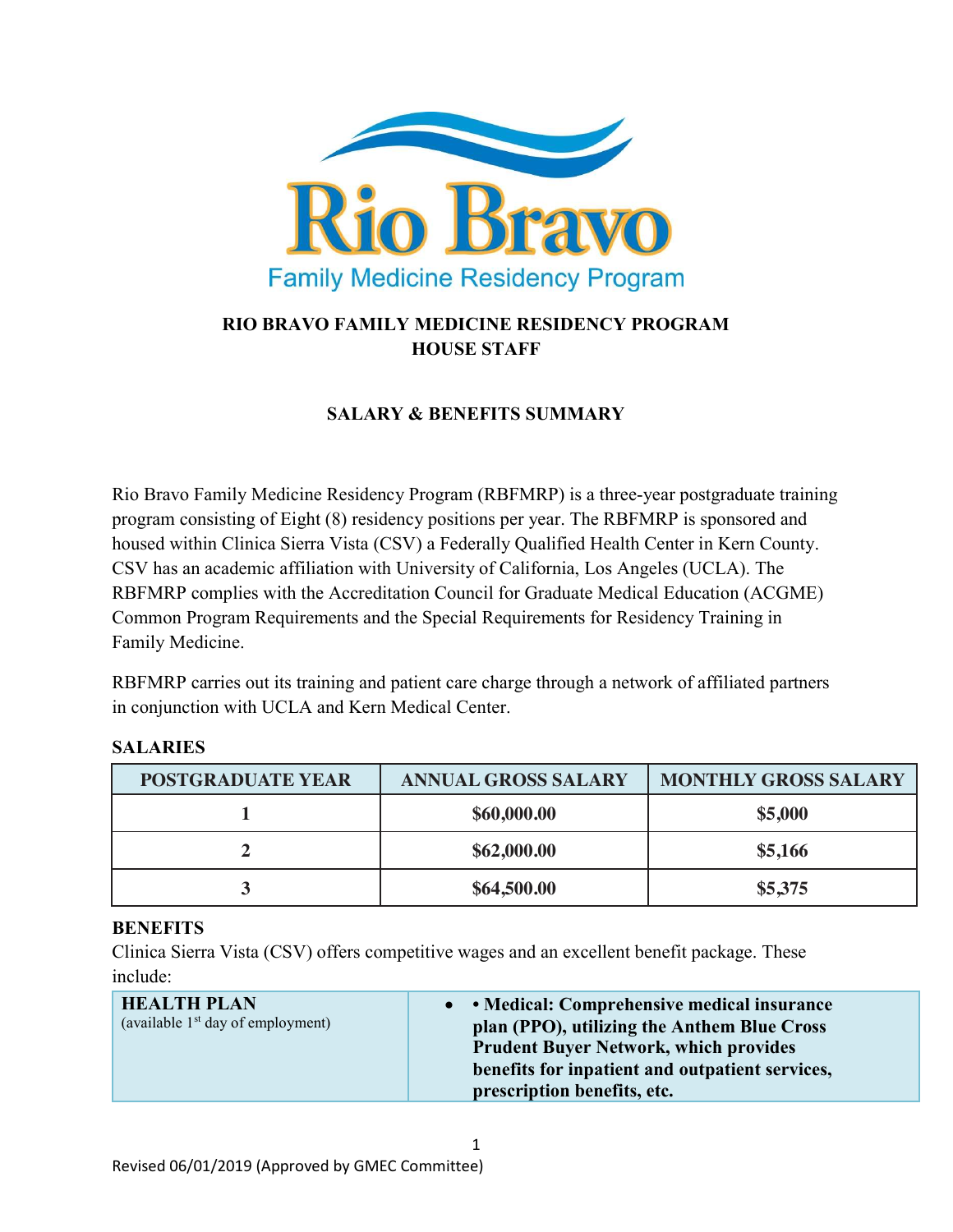|                              | • Dental: Comprehensive dental insurance plan<br>utilizing the Ameritas Dental Network, which<br>provides benefits for basic care, major care,<br>and preventative care.<br>· Vision: Comprehensive vision insurance plan<br>utilizing the VSP network which provides<br>benefits for eye examination, glasses and<br>contact lenses.                                                                                                                                                                                                      |
|------------------------------|--------------------------------------------------------------------------------------------------------------------------------------------------------------------------------------------------------------------------------------------------------------------------------------------------------------------------------------------------------------------------------------------------------------------------------------------------------------------------------------------------------------------------------------------|
| <b>LONG-TERM DISABILITY</b>  | Coverage at 60% of monthly salary, subject to<br>a maximum benefit amount of \$10,000 per<br>month for "own occupation" at time of injury;<br>re-tax option available.                                                                                                                                                                                                                                                                                                                                                                     |
| <b>LIFE INSURANCE</b>        | Coverage at 150% of annual salary rounded to<br>$\bullet$<br>the next $$1,000$ to a maximum of $$200,000$ ;<br>\$5,000 for spouse, children ages 0-6 months -<br>\$1,000, 6 months $-22$ or to age 25 (if a full-time<br>student) - \$5,000.<br>Additional supplemental coverage available                                                                                                                                                                                                                                                 |
| <b>MALPRACTICE INSURANCE</b> | Federal Tort Claims Act (FTCA): CSV is a<br>$\bullet$<br>deemed FTCA facility, which means our<br>employees are covered. The Federal<br>government is the primary insurer and the<br>U.S. Department of Justice litigates all cases.<br>There are no coverage limits with FTCA. Since<br>FTCA is an occurrence coverage, future "tail"<br>coverage is not required.<br>Norcal: A secondary malpractice and<br>$\bullet$<br>professional liability insurance that provides<br>\$1 Million per instance / \$3 Million aggregate<br>coverage. |
| 403 (B) RETIREMENT           | Employee can make personal contributions<br>immediately upon hire. Employee can<br>contribute up to the IRS maximum allowed.<br>CSV will contribute the basic contribution, as<br>follows:<br>• 2% for 1-5 years of service<br>• 3% for 5-10 years of service<br>• 4% for 10 or more years of service<br>Employees are fully vested at 5 years.<br>If employee contributes at least an additional<br>2%, CSV will match that 2% after 1 year of service.                                                                                   |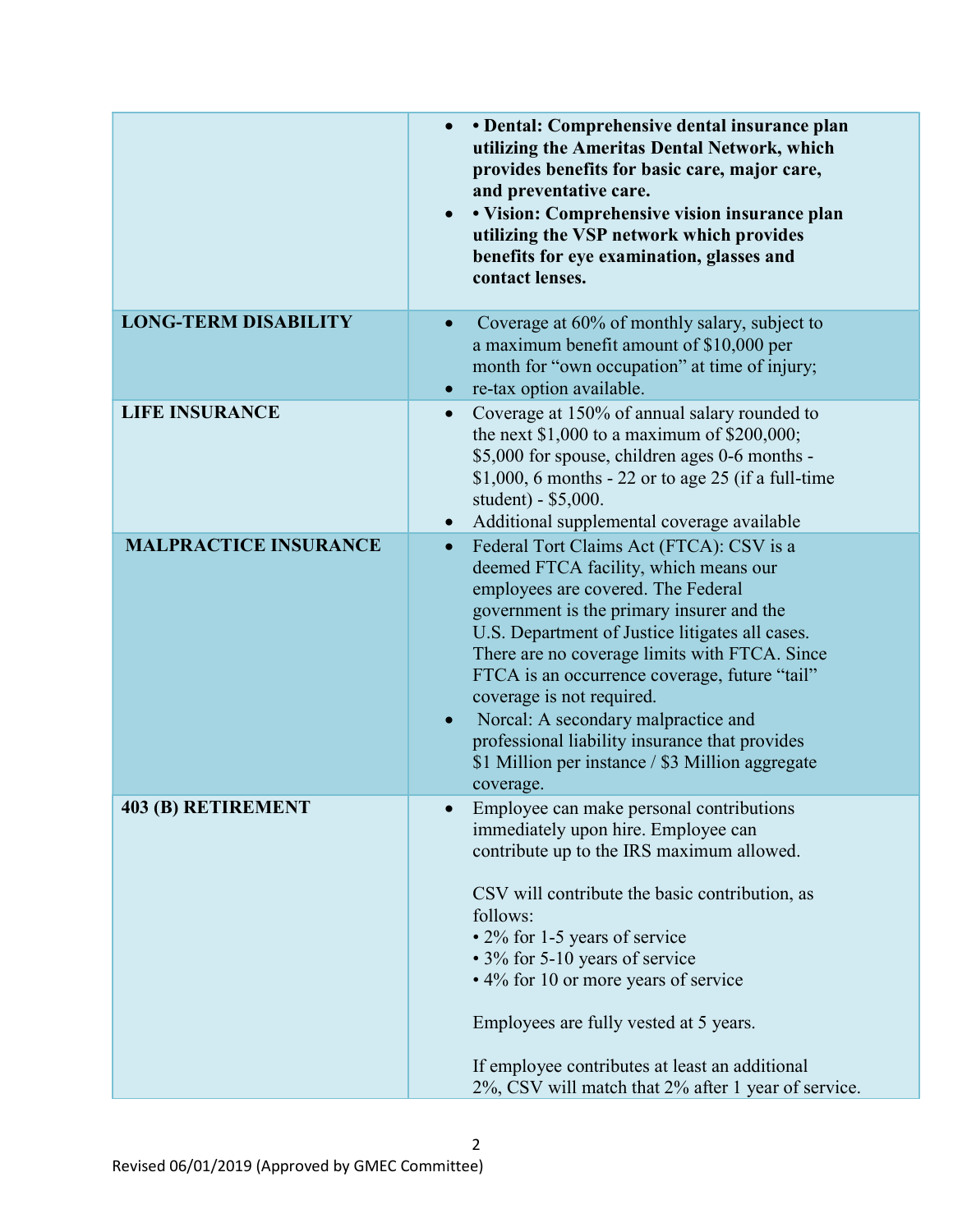$\bullet$  Coverage provided for on-the-job injuries as per California State law.

### LEAVES

Absences may impact the amount of time credited for training. Additional training may be required by a specific specialty Board or the Residency Review Committee (RRC) if established limits are exceeded. Residents should discuss the possible impact with their program director prior to planning leave time.

| <b>VACATION &amp;</b><br><b>EDUCATIONAL LEAVE</b> | Residents receive three week (120 hours) of vacation and<br>$\bullet$<br>One week (40 hours) of Wellness and Educational Time<br>allowance.<br>Vacation and educational time allowance will not roll<br>$\bullet$<br>over into the next year.                                                                                                                                                                                                                                                                                                                                                                                                                                                                                                                                                                                                                                                         |
|---------------------------------------------------|-------------------------------------------------------------------------------------------------------------------------------------------------------------------------------------------------------------------------------------------------------------------------------------------------------------------------------------------------------------------------------------------------------------------------------------------------------------------------------------------------------------------------------------------------------------------------------------------------------------------------------------------------------------------------------------------------------------------------------------------------------------------------------------------------------------------------------------------------------------------------------------------------------|
| <b>SICK/EXTENDED ILLNESS</b><br><b>BANK (EIB)</b> | Sick leave with compensation shall be twelve (12) Sick<br>$\bullet$<br>days per academic year for personal illness or disability.<br>Sick leave does not carry forward from year to year and<br>$\bullet$<br>must be taken in the same academic year the sick leave is<br>earned.                                                                                                                                                                                                                                                                                                                                                                                                                                                                                                                                                                                                                     |
| <b>BEREAVEMENT LEAVE</b>                          | Up to 24 hours of bereavement leave (for the<br>$\bullet$<br>death of immediate family members). Refer to<br>Employee Handbook for more information.                                                                                                                                                                                                                                                                                                                                                                                                                                                                                                                                                                                                                                                                                                                                                  |
| <b>FAMILY MEDICAL LEAVE</b><br><b>ACT (FMLA)</b>  | • FMLA/CFRA allows for qualified employees to<br>take leave for up to 12 workweeks in a<br>calendar year, continuance of health plan<br>coverage, and employment reinstatement<br>rights due to:<br>• Employee's own serious health condition;<br>• Care for child, parent, spouse, or domestic<br>partner (same sex or opposite sex) with a<br>serious health condition; or<br>• Care for a newborn child or a newly placed<br>adopted/foster child (applicable to both<br>maternity and paternity leave).<br>• To qualify for FMLA/CFRA, an employee must<br>meet the following two criteria:<br>$(1)$ Have more than 12 months $(52$ weeks) of<br>service with CSV, and<br>$(2)$ Worked at least 1,250 hours in the 12<br>months immediately preceding the leave (these are actual hours<br>worked-including<br>overtime-and do not include time on<br>vacation, sick leave, or other paid leave). |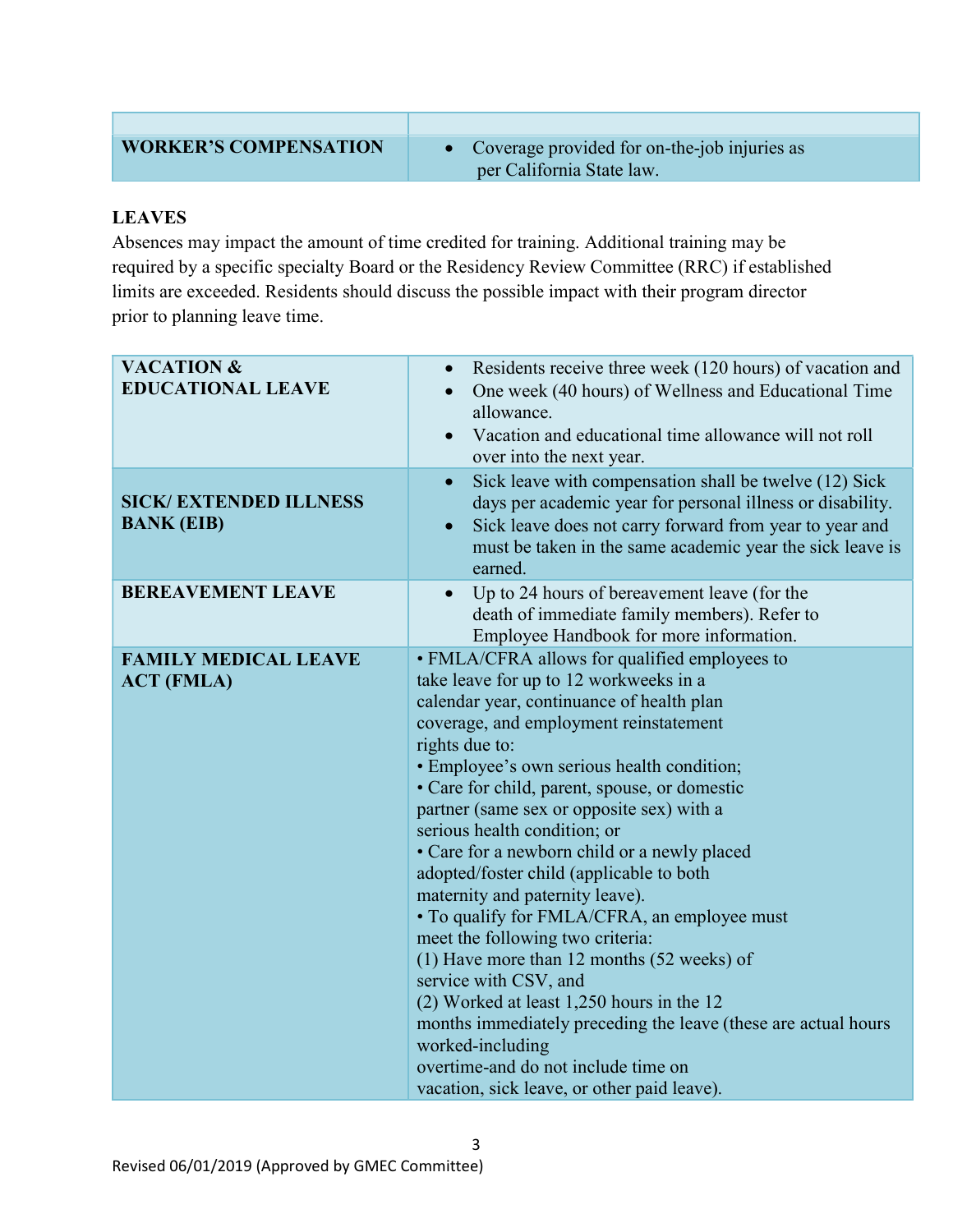|                                            | Refer to Employee Handbook for more<br>information.                                                                                                                                                                                                                                                                                                                                                                                                            |
|--------------------------------------------|----------------------------------------------------------------------------------------------------------------------------------------------------------------------------------------------------------------------------------------------------------------------------------------------------------------------------------------------------------------------------------------------------------------------------------------------------------------|
| PREGNANCY DISABILITY<br><b>LEAVE</b>       | • Physicians who become pregnant are allowed<br>four months of absence without pay as<br>defined by state and federal law.<br>• During this time, CSV maintains benefits as<br>required by law under the same conditions as<br>for active employees, according to the Family<br>Medical Leave Act, the California Family<br>Rights Act, and Pregnancy Disability Leave.<br>Refer to Policy and Procedure for more<br>information and coordination of benefits. |
| <b>MEDICAL OR PERSONAL</b><br><b>LEAVE</b> | Additional medical or personal leaves may be<br>$\bullet$<br>requested and available without pay.<br>$\bullet$                                                                                                                                                                                                                                                                                                                                                 |
| <b>MILITARY LEAVE</b>                      | Members of any branch of the Armed Forces<br>$\bullet$<br>Reserve Corps of the United States will be<br>granted an unpaid leave of absence,<br>supported by official orders or instructions,<br>per CSV policy.<br>• CSV provides a limit of five $(5)$ years of<br>uniformed services leave. Refer to Employee<br>Handbook for more information.                                                                                                              |
| <b>JURY DUTY</b>                           | The residency program has received authorization from<br>$\bullet$<br>the County of Kern to excuse residents who are in the<br>training program from participating or have been selected<br>for jury duty. This will require a letter from the Program<br>Director on behalf of the resident to the County of Kern<br>Superior Court.                                                                                                                          |

# OTHER BENEFITS

| <b>CALLS ROOMS</b>                           | • Available at training sites, generally private rooms with<br>telephone and computer access.                                                                                                                                                                  |
|----------------------------------------------|----------------------------------------------------------------------------------------------------------------------------------------------------------------------------------------------------------------------------------------------------------------|
| <b>DIRECT DEPOSIT</b>                        | • Automatic monthly paycheck deposits are available with<br>most banks and credit unions.                                                                                                                                                                      |
| <b>EMPLOYEE ASSISTANCE</b><br><b>PROGRAM</b> | • Anthem Blue Cross-Employee Assistance Program<br>provides 24 hour, toll-free (800-999-7222) access, and up<br>to four free visits with licensed professionals. Available<br>to all household and dependent family members. All<br>services are confidential. |
| <b>EDUCATIONAL FUNDS</b>                     | • Available through program offices in the amount of<br>\$1,600 per year per resident. All purchases/expenditures                                                                                                                                              |